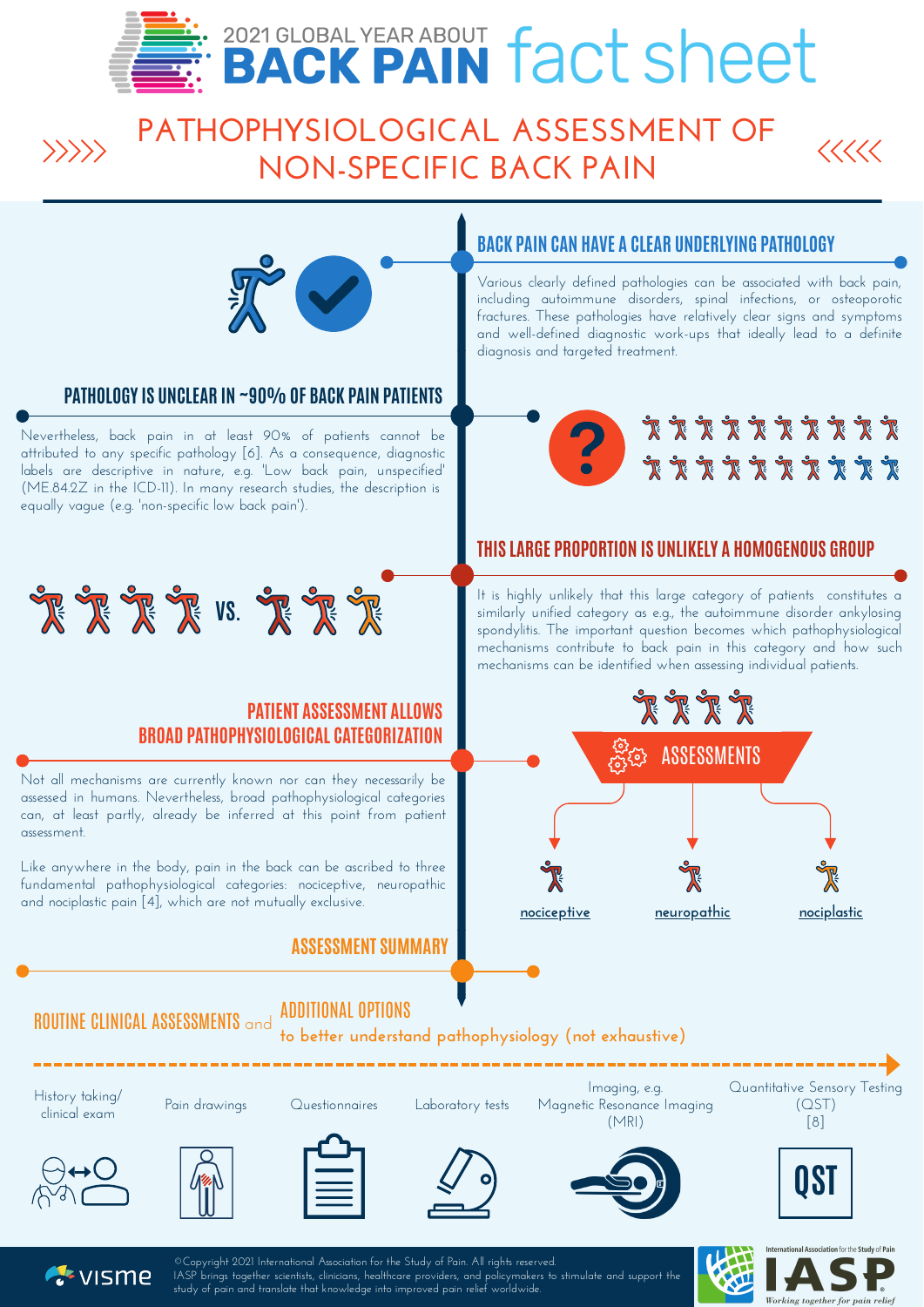### **PATIENT EXAMPLES**

Let's consider three patients: Alex, Billy, and Sam. They are between 45 and 55 years of age, have had low back pain for six months (i.e. they have chronic pain per definition [10]) and they have recently received MR imaging of the lumbar spine (albeit this might not be in line with recommendations [2,5]). For all three, the MRI shows mild disc degeneration and mild facet joint degeneration at L3/4 and L4/5 without nerve root compression or Modic changes. The GP now sends the three patients to your office for further assessment. How will you find out to which pathophysiological category their pain predominantly belongs?



Alex complains about **persistent, burning pain** in the lower lumbar region extending paravertebrally and into the buttock in a **diffuse pattern**. No radiation to the lower limbs. **Movement does not aggravate** the pain, but sometimes, Alex feels some **itching** when wearing tight belts or pants.

- no sensory or motor deficits
- range of motion (ROM) somewhat reduced in lumbar flexion and extension
- **no clear mechanical pattern** of pain aggravation by movement
- local tenderness upon palpation in the midline at the level L4/L5

No clear mechanical pattern, but burning pain and itchiness... **neuropathic pain?**

- **Neuropathic pain questionnaire**, e.g. the Neuropathic Pain Symptom Inventory (NPSI) [1]
	- Alex scores 63 points on the weighted NPSI [9]
- **QST QST**  @back: increased mechanical detection threshold, reduced pressure pain threshold, mechanical allodynia and hyperalgesia. No alterations in thermal detection or thermal pain thresholds, relative to normative data  $[7]$ 
	- **QST** @hand (control area): all tests are normal [8]

Evidence for a **neuropathic** component

Classical signs of central sensitization (mechanical allodynia and hyperalgesia in a secondary zone, i.e., the skin) and of nerve damage (increased mechanical detection threshold). Nevertheless, neuropathic pain cannot be definitely diagnosed because a lesion or disease of the somatosensory system is not confirmed in Alex [3]. Also, the signs and symptoms cannot be ascribed to a specific nerve territory or dermatome.

Billy suffers from **episodic**, right-sided **paraspinal** and right buttock pain, **aggravated by movement** and **standing** for a long time and **relieved by sitting and walking**. Billy denies pain at rest but after intense physical activity s/he feels **stiff** the next morning for **20-30 minutes**.

- symptoms can be **provoked with extension and rotation** of the lumbar spine
- local tenderness over L4/L5 facet joints and musculature

Symptoms provoked by segmental movements... **nociceptive pain?**

- **Detailed clinical assessment** according to Vining and colleagues [11] to confirm the impression and identify the likely nociceptive source
	- history taking and clinical exam (3 or more of: > age 50, relief by walking, relief by sitting, paraspinal onset, positive extension-rotation test [11]) point to the facet joint as the most likely source of pain



Evidence for a **nociceptive** component

No further assessments are needed because Billy most likely suffers from nociceptive pain. It is possible that there is an inflammatory component associated with the degenerative changes that result in the movement-associated allodynia. However, there is no indication to suspect systemic inflammation.

### **OVERALL CONCLUSION**

Sam reports **pain fluctuating in intensity and location, sometimes extending** to the **buttocks** and left or right **posterior thigh**. The pain gets **worse with movement,** but Sam **also** experiences **pain sometimes at rest**, sometimes waking him/her up at night.

**SAM**

### Clinical examination: Clinical examination: Clinical examination:

- **diffuse tenderness** over lumbar spinous processes and paraspinal muscles
- lumbar **movement** is **painful** in the endrange **in all directions** and ROM is somewhat restricted
- no sign of sensory or motor impairment

### 

Pain at rest, waking up at night... **inflammatory component?**



negative for inflammatory markers

Pain extending in the buttock and legs... **neuropathic component?**

- **NPSI** weighted score is 48, i.e. inconclusive [9]
- **QST QST** @painful sites (back and leg): reduced pain thresholds for all modalities, increased pain sensitivity and normal detection thresholds. No dynamic mechanical allodynia [7,8]
	- **QST** @hand: similar pattern of hypersensitivities, but to a lesser extent  $\overline{[8]}$

### 



Evidence for a **nociplastic** component

There is no clear evidence for an inflammatory or neuropathic component. A potential nociceptive component remains unclear (because of the movement-related pain), but the exam according to Vining and colleagues [11] does not allow a clear classification. The widespread hypersensitivity (at the hand in addition to the back and leg), the increased spatial pain extent and potentially the fluctuating character point towards nociplastic pain.

Alex, Billy and Sam represent relatively clear examples of pathophysiological pain categories. In reality, an individual's pain might of course arise from a mix of different pathophysiologies. In addition, each category ought to be comprised of different mechanisms, which themselves are again the product of different sub-mechanisms. It is currently unclear in how much detail pathophysiology has to be understood to be most relevant for treatment; this will also depend at which mechanism treatment is targeted. Nevertheless, contributions of different pathophysiologies to an individual's 'non-specific' back pain can be identified with assessment methods that are already available. The ultimate goal should be to get rid of the unfortunate diagnostic label of 'non-specific' back pain and, by better understanding of pathophysiological mechanisms, to develop and promote more targeted treatment in the future. Studies, New York and translate the study of the study of the study of the study of the study of the study of the study of the study of the study of the study of the study of the study of the study of the study of the stu



**ADDITIONAL ASSESSMENTS**

**CATEGORIZATION 欠欠** 

©Copyright 2021 International Association for the Study of Pain. All rights reserved. IASP brings together scientists, clinicians, healthcare providers, and policymakers to stimulate and support the